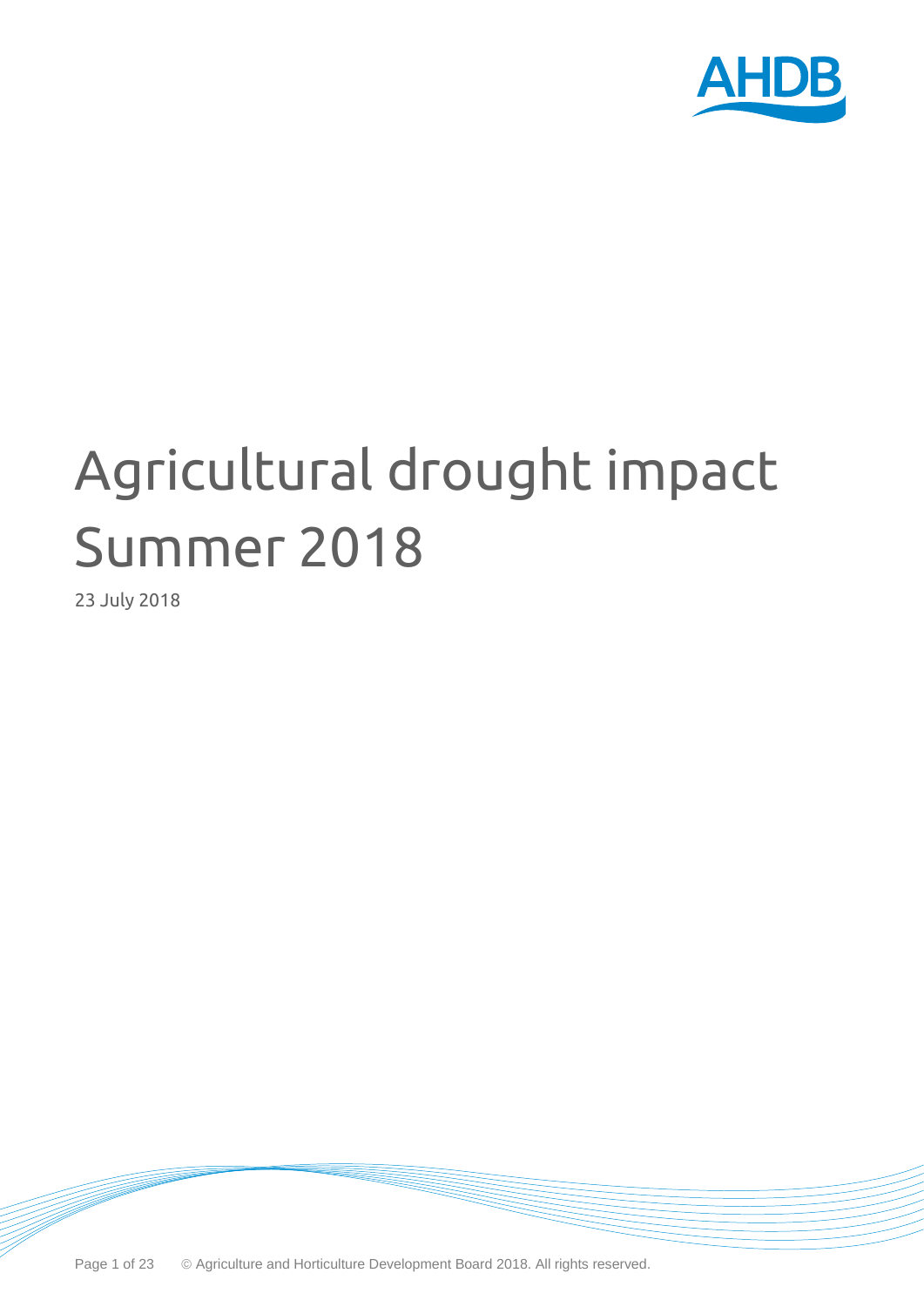

### Contents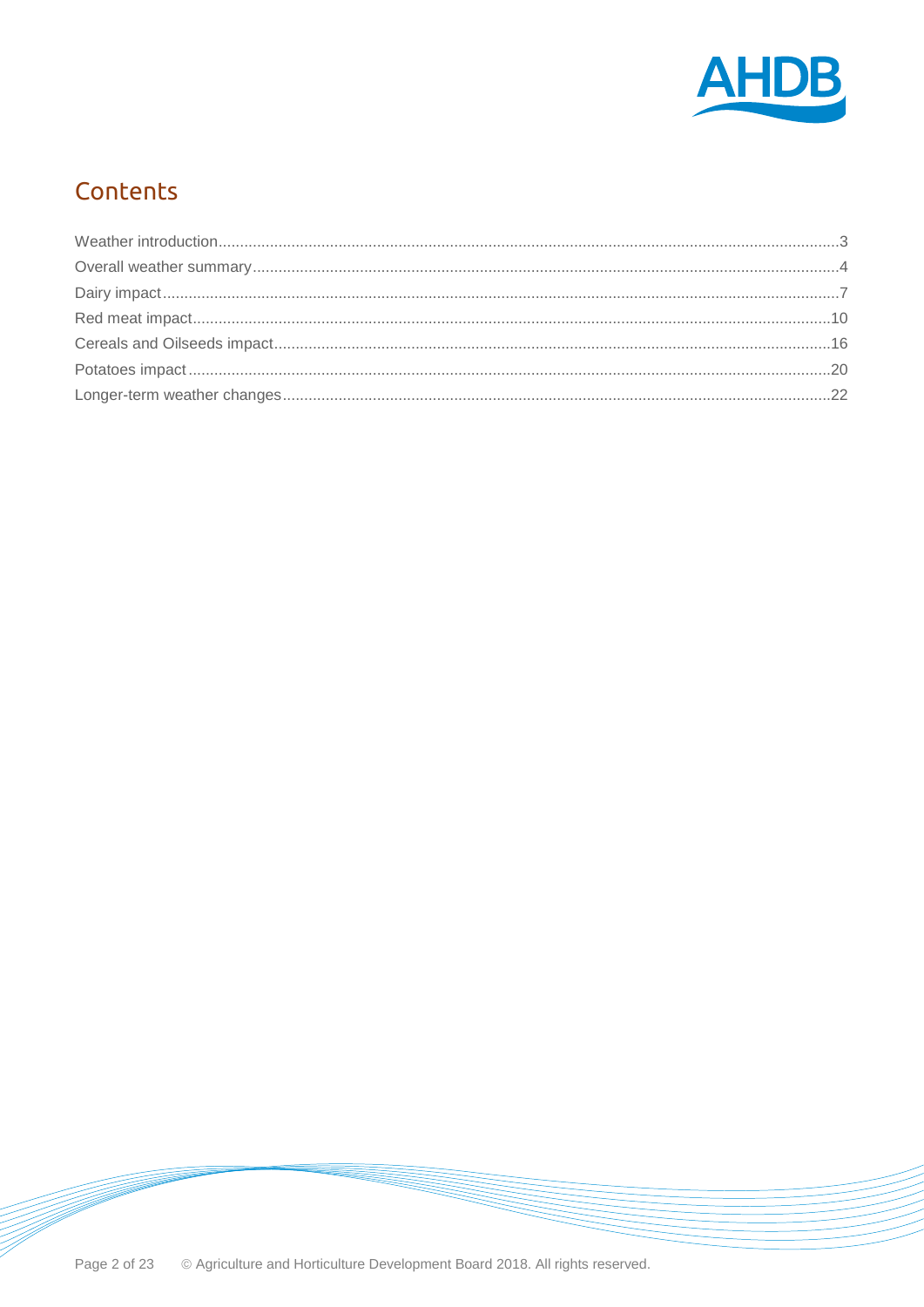

### <span id="page-2-0"></span>Weather introduction

Adapting to the vagaries of the weather is part of the day job for farming businesses. Weather influences our decisions. It means regularly reassessing situations, working through different scenarios and adjusting plans. But, at times of extreme weather, the decisions we take can be tougher, the impacts can be more severe and they can be longer lasting.

We've emerged from a wet, long and challenging winter. We now find ourselves in a prolonged dry and warm spell, and this is creating different challenges for different sectors. This briefing pulls together information from across the farming sectors. It includes insight from the latest datasets, anticipates potential impacts, and draws on the views and opinions of our sector experts. It also examines historical parallels, looking at previous prolonged dry spells.

This report looks at climate similarities but is not a forecast of what will happen.

While very much a snapshot of the situation we're currently in, the critical aspect is what the industry is doing in response. Clearly, we can't control the weather but, as an industry, we've proved our resilience time and time again. Farmers are already working through the implications. Many will be crunching the numbers, as they seek to understand the impact on the bottom line of higher costs or reduced yields. Similarly, they will be looking at future budgets and cash flow implications. Where production and availability have been hit, there will be realistic conversations with customers. In the past, we've seen practical solutions over specifications or delivery schedules emerge as a result.

<span id="page-2-1"></span>I'd encourage readers to sign up to AHDB's regular Market Intelligence publications to follow how the weather continues to influence production and prices at [comms@ahdb.org.uk](mailto:comms@ahdb.org.uk)

> **Phil Bicknell** AHDB Market Intelligence Director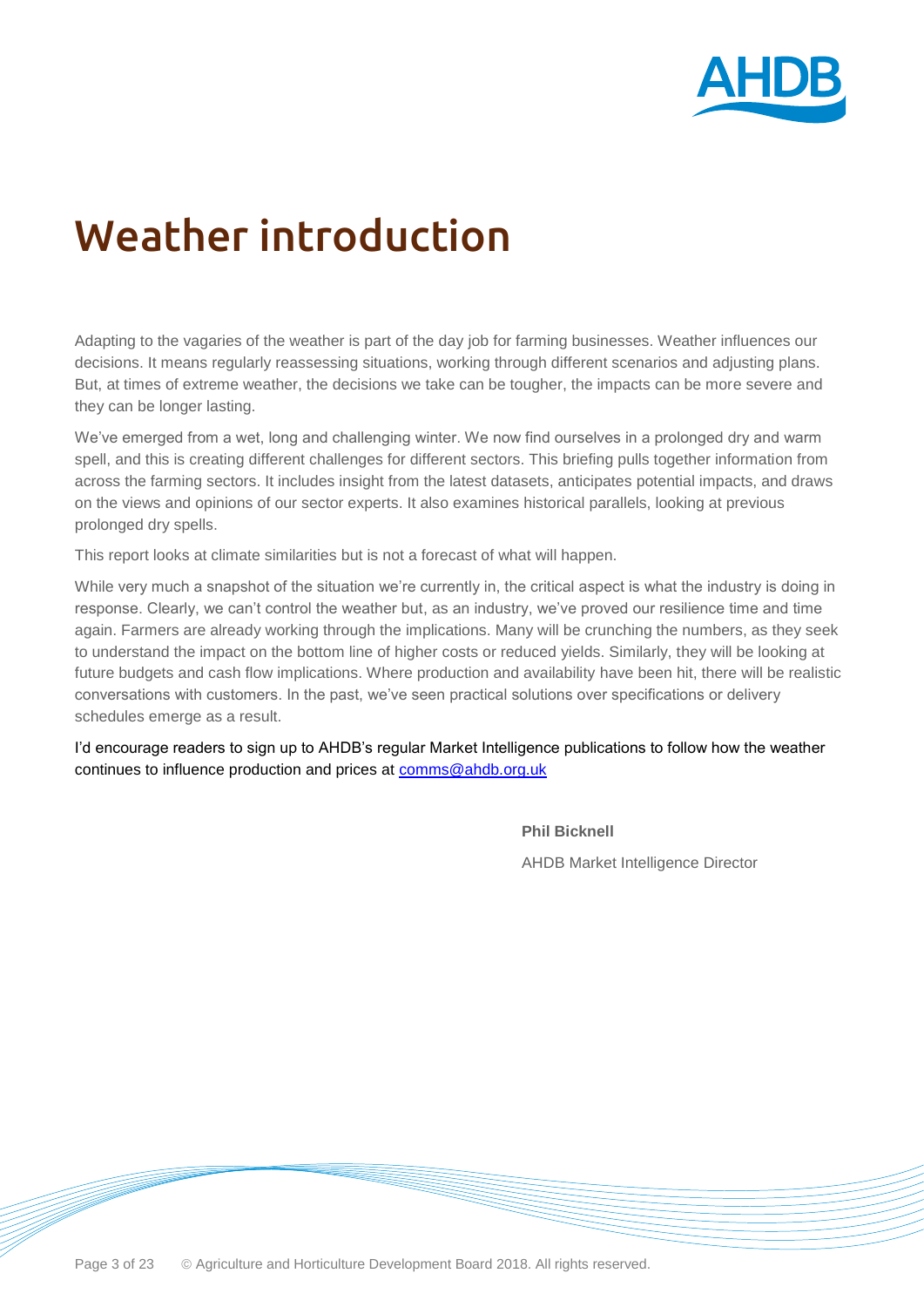

### Overall weather summary

Combined, May and June have been the hottest and fifth driest on record. It is this combination of high temperatures and lack of rain that has led to soil moisture conditions at the end of June being the driest on record, for the UK as a whole.



Despite the recent dry, hot spell, the wet spring means river flows in the south east, central and eastern parts of England are reported as normal. They are below normal or exceptionally low in northern and eastern Scotland, North West and South West England, much of Wales and Northern Ireland. Supplies from groundwater sources are generally good.

In the UK, an absolute drought is defined as a period of at least 15 consecutive days, none of which sees more than 0.2 mm of rainfall. South East and Central England reached this level on 30 June, whereas much of the rest of the country had hit 11 consecutive days by the end of June. (July data is not currently available.)

Useful link: [www.metoffice.gov.uk/climate/uk/summaries](http://www.metoffice.gov.uk/climate/uk/summaries)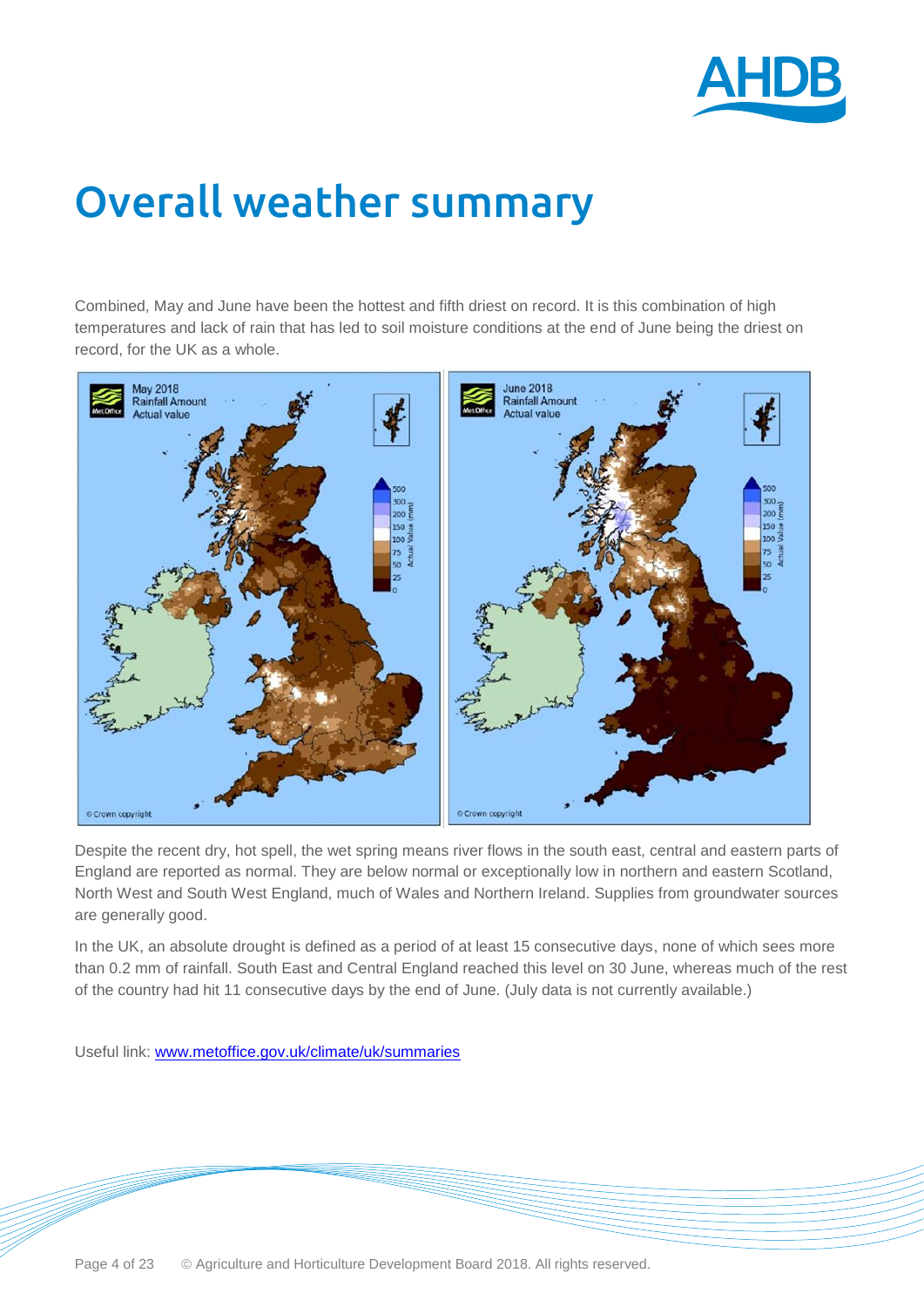



#### Consecutive days < 0.2mm rainfall at 30<sup>th</sup> June 2018

Whether we are in an official drought, or not, is largely irrelevant. The key challenge this year has been a long winter, when forage supplies had already been depleted, followed by a period of poor forage growth. It is the lack of rainfall and high temperatures at a time of year where water in the ground will evaporate quickly, that is causing the current concerns. Similar periods were seen in July 2013 and, before then, in August 1995.

The dry, hot spell in July 2013 had followed a particularly cold, and relatively dry, spring. However, the drier spring meant forage quantities had not been depleted, and the hot, dry period in July was relatively short-lived.

In 1995, conditions had been dry from April through to July, but became exceptionally so in August, with temperatures hitting a record high in that month. The extended dry period stressed ground conditions, causing widespread issues.

#### **Forage**

After a slow start, grass supplies picked up well in late spring, but are now running short again. Growth indicators are showing a significant drop-off in grass growth throughout the country since the middle of June.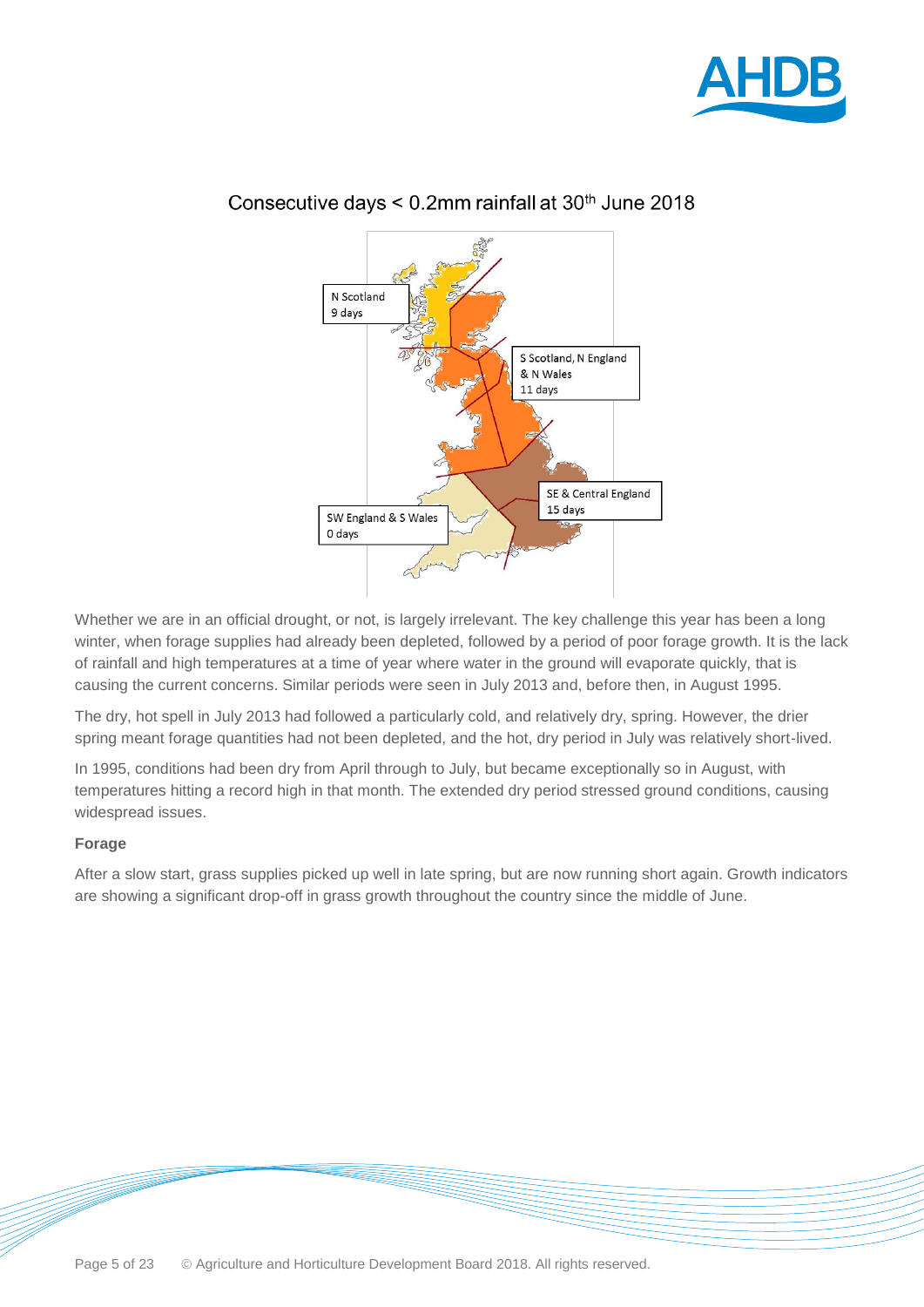



It is difficult to get national silage quantity and quality results, and we have to rely on reports from those out in the field. Accordingly, first cut silage was reported as good quality but quantity was potentially on the low side. The weather conditions since the middle of June have impacted second cut. Most farmers are hoping for a change in the weather conditions to allow them the opportunity for a decent third cut.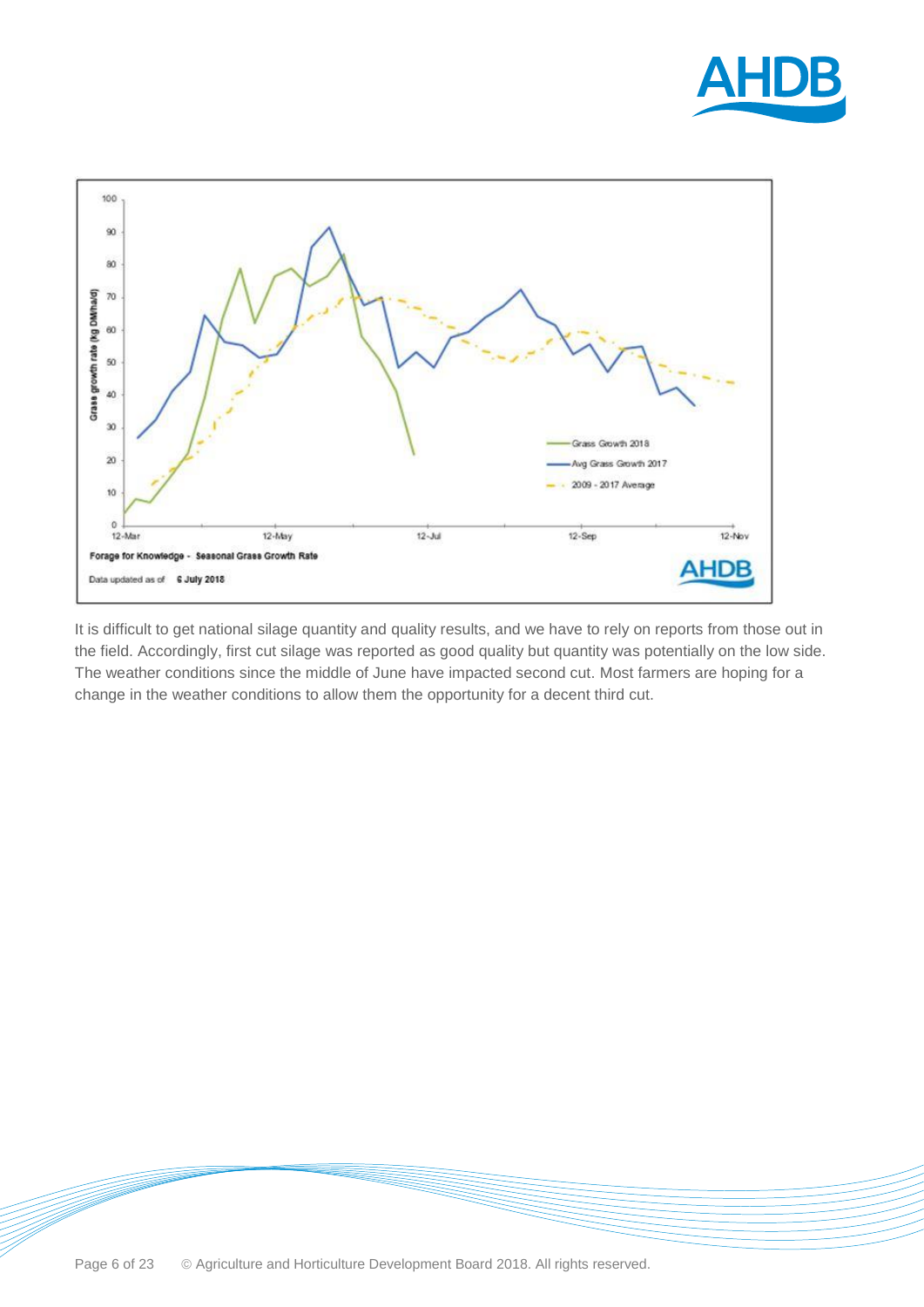

## <span id="page-6-0"></span>Dairy impact

Milk production data is available up to 7 July, with volumes continuing to fall, in line with the AHDB milk forecast.



We are not seeing any significant impact on milk volumes at present as a result of the drought conditions, but we have picked up reports of farmers drying off cows early to reduce the feed burden. Farmers are also reportedly destocking as much as possible, by sending barren cows, spare youngstock and poorer milkers to market. The aim being to take the pressure off, wherever possible. In many cases, this will not have an immediate impact on milk production, but is likely to have a longer-term financial implication for the individual farmers.

The main immediate impact for most farmers will be lack of forage. Farmers really have three options – they either start grazing paddocks they would have kept aside for silage-making, or they start feeding silage that's already in the clamp or they buy in feed. The first would be the preferred option because it is lower cost, but this and the second option will both mean less silage in the clamp ready for the winter period. In addition, some farmers were forced to use silage through March because of the wet ground conditions. This means silage stocks are likely to be already low, and continuing to come under pressure.

Maize crops are looking decent, but will need rain before harvesting to allow them to bulk out.

#### **What can we learn from history?**

We have recently published an article looking at the last severe drought to hit the UK, in 1995.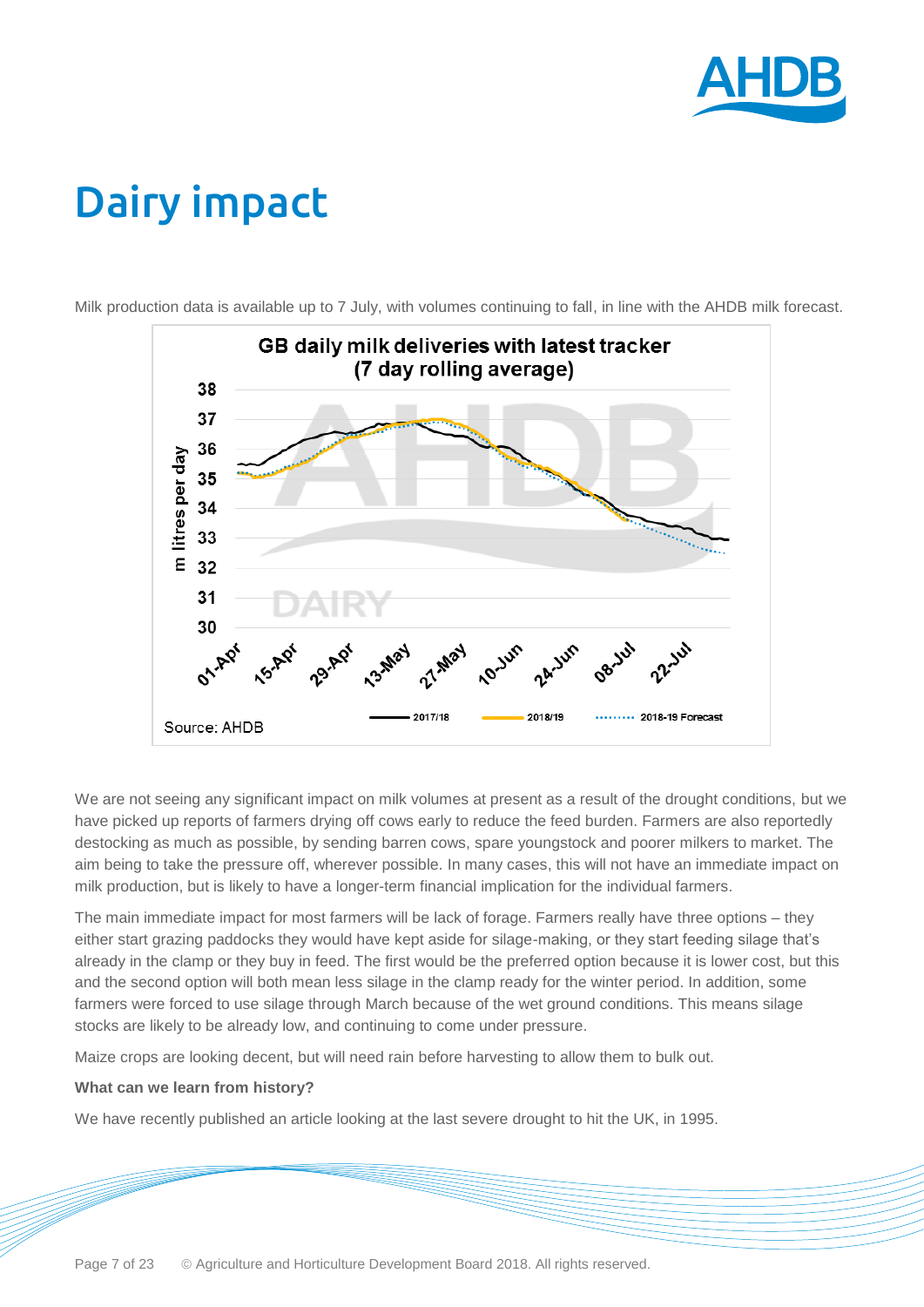

#### <https://dairy.ahdb.org.uk/news/news-articles/july-2018/the-potential-cost-of-a-drought/#.W09dTU32b4g>

This suggested that milk from forage fell away during the drought period, and yields suffered. Yields did recover once the drought had passed, but only by farmers increasing bought-in feed. The loss of milk yield during the drought month of August 1995 took an estimated 15m litres from GB milk volumes.

The additional concentrate used through August (15%) and September (12%) at today's feed prices (£225/tonne) would equate to an additional £265k per day, or around 0.8ppl.

Milk production was severely impacted by the drought of August 1995. Milk Marque declared Force Majeure, effectively telling its customers it could not satisfy all contracts because of a force outside its control. What this allowed them to do, was direct milk to liquid processors and away from cheese and manufacturers, ensuring immediate consumer demand was not affected.

#### **Longer-term impact**

While milk production is likely to come under some pressure over the coming weeks, the bigger impact is expected later in the year. Feed costs will likely rise because of the conditions and the increased demand from the livestock area.

There is a risk that some grazing areas will need to be reseeded, depending on how ground conditions recover once the rain does come.

Heat stress could potentially impact on fertility levels, causing delays to calving patterns and animals getting back into milk.

#### **Dairy products**

If volumes start to drop off, we would expect to see spot milk prices rise. Liquid processors will need to satisfy their demand, and will look to the spot market to ensure they get the milk they require. Cheese makers and butter/powder manufacturers, in particular, will then look to see if the spot prices are high enough to make it worth them selling milk on the open market, instead of putting it through their own factory. At current cheese, whey and cream prices, spot prices would need to get to 33–35ppl in order for cheese makers to consider it worth selling milk. The price is even higher to encourage milk away from butter/powder manufacturers, at around 35-37ppl<sup>1</sup>.

Assuming prices get to that level, liquid milk should be ok (albeit probably paying more to secure supply) but we will then see a lagged impact in the cheese market and in butter/powder availability. With the EU still having large SMP stocks, the impact on milk powder availability should be manageable. The impact on cheese could be more significant. Stocks will fall, and cheese makers will need to decide if they can catch up or need to buy in cheese.

#### **Outside the UK**

 $\overline{a}$ 

We shouldn't forget that it's not just the UK that is suffering with challenging weather conditions in 2018. Ireland, in particular, struggled with feed in the spring due to the wet and cold weather, and are having similar challenges

<sup>1</sup> Based on estimated marginal cost of processing milk into cheese or butter/powder, using June 2018 wholesale prices.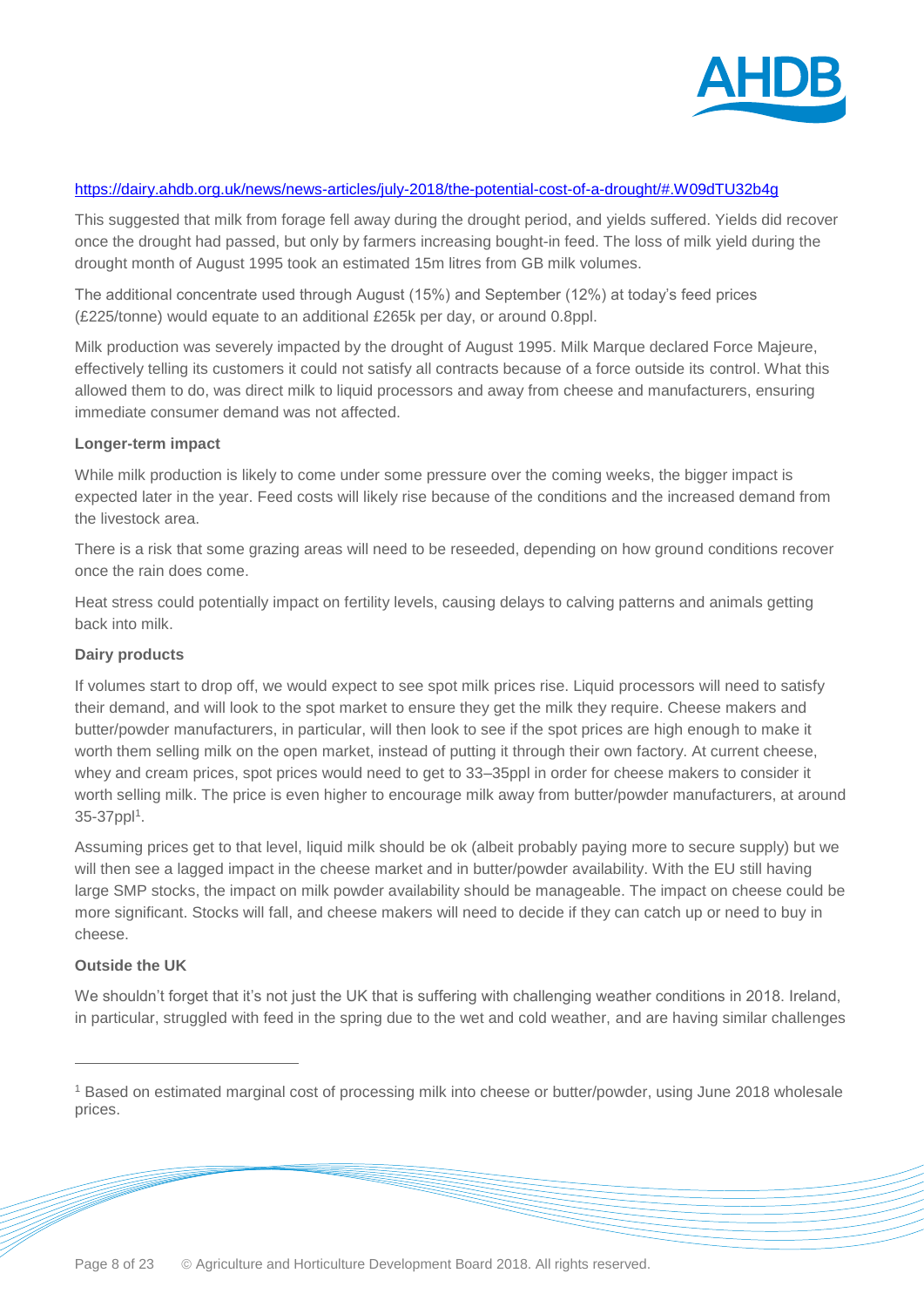

to the UK now. France and Germany are also reporting high temperatures, and lack of rain impacting grass availability and, ultimately, milk volumes.

#### **Summary**

Unless significant rainfall is seen over the coming weeks, the following impact would be expected on the dairy industry.

Short-term impacts:

- A more rapid drop in milk volumes, off the back of poor grazing conditions and farmers looking to dry-off cows early or remove excess stock to reduce the pressure on their forage stocks
- Reduction in silage stocks, either because of farmers using silage already in clamps, or using fields that would have been used for future silage cuts
- Increase in spot milk prices and milk being diverted away from cheese and butter/powder to protect volumes into the liquid market

Longer-term impacts:

- Financial strain on farmers due to the additional feed costs
- Lack of silage for the winter period, forcing farmers either to reduce stockholding or buy in feed, which leads to a further increase in feed costs
- Reduced stocks of cheese and butter, and subsequent upward pressure on prices in these markets
- Impact on fertility of dairy herd, and slippage in calving patterns for future years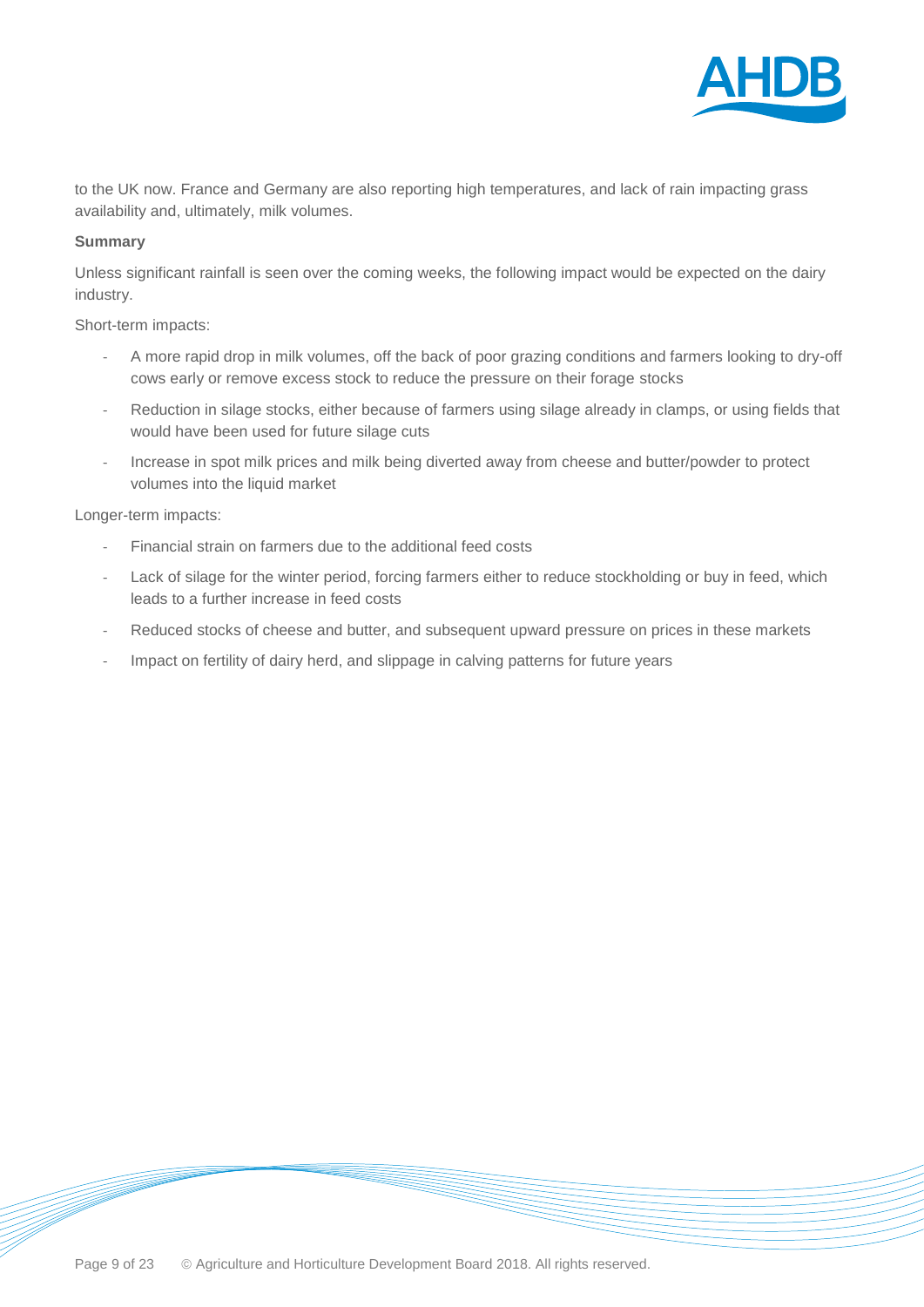

### <span id="page-9-0"></span>Red meat impact

While the drought is unlikely to affect overall numbers of livestock for slaughter, if it is prolonged, it may affect the timing of those supplies.

Farmers who sell store animals and are short of forage, may be forced to destock sooner than planned, selling cattle to those who have feed and straw available. Finishers with feed but little straw may attempt to finish animals more quickly. Finishers with a feed shortage may have to send livestock forward sooner than planned. The schedule to which they are sent forward, the degree of finish achievable, and carcase weights may all be negatively impacted.

Industry reports suggest farmers are already:

- Putting cattle onto ground which is/was destined for silage-making
- Using winter stocks left over from last year (although unlikely to be much left following the long winter) or using stocks made earlier in the year
- Thinking about putting more cattle into the marketplace as they try to conserve winter stocks, control input costs or just run out of grazing altogether

#### **What can we learn from history?**

#### **Beef**

Looking back at the years with similar weather patterns, 2013 and 1995, there is no notable change to production or slaughter levels. In fact, in 1995, production was actually higher than the 5-year average for much of the year. However, with the BSE crisis that hit UK agriculture during the 1990s, the culling of infected animals would have been on the increase throughout that period as BSE became more prevalent, potentially skewing the production data. Price data around that time will also be skewed by BSE, due to declining demand for beef amid consumer concerns.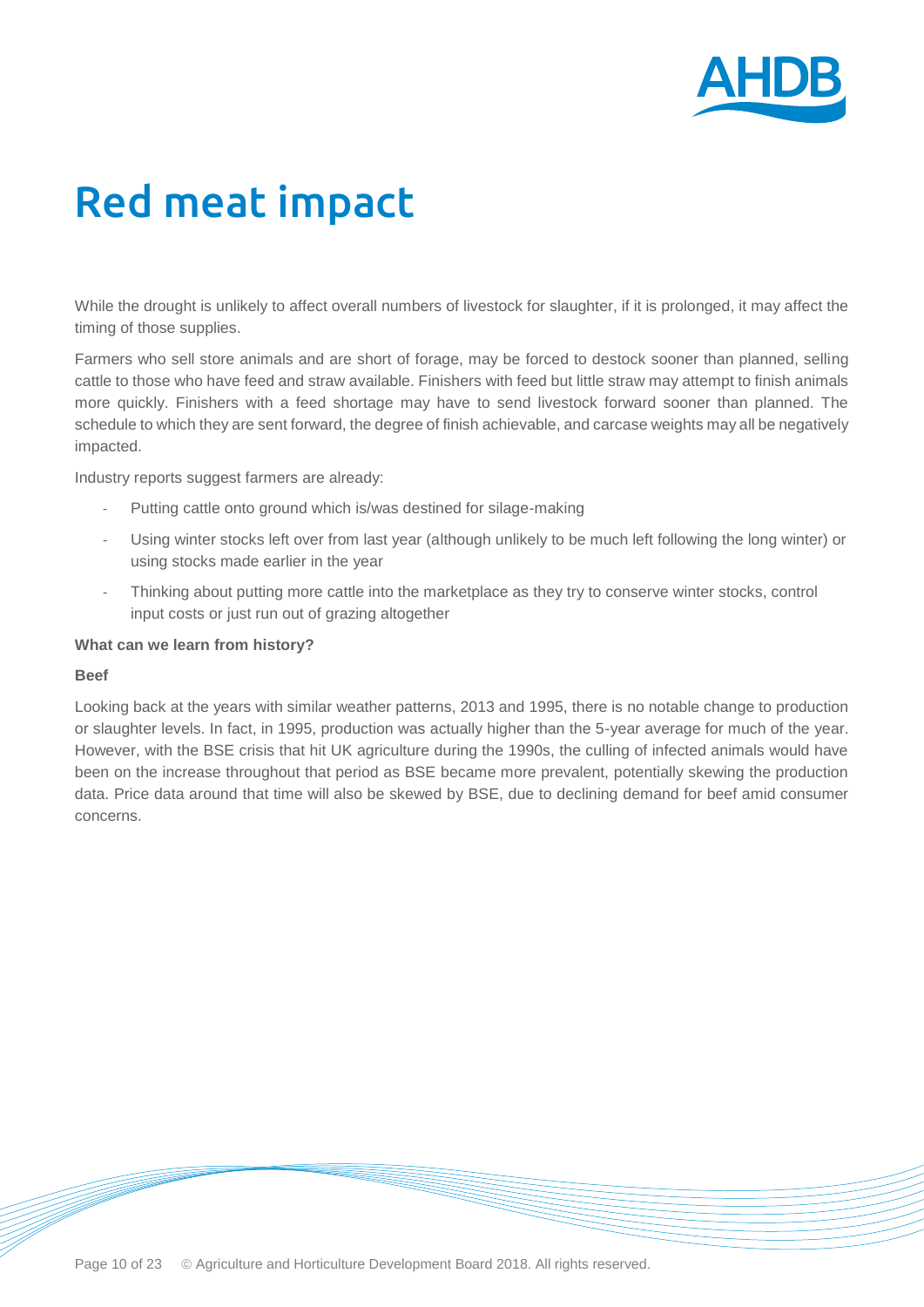



One factor that is shown to be affected by the weather is carcase weights. For 1995, the carcase weight 5-year average was relatively stable throughout the year. Average carcase weights in 1995 were higher than the - year average, due to a trend of increasing carcase weights overall but were also relatively stable for the first half of the year. However as the dry weather started to put the strain on forage requirements, the steer average carcase weights fell sharply, by almost 15kg, as producers looked to destock farms.



#### Focusing on more recent times, 2013 resulted in weather similar to 2018 and 1995, albeit less severe, as the winter of 2012/13 was shorter and the dry spring in 2013 meant cattle were turned out earlier than in 2018. Further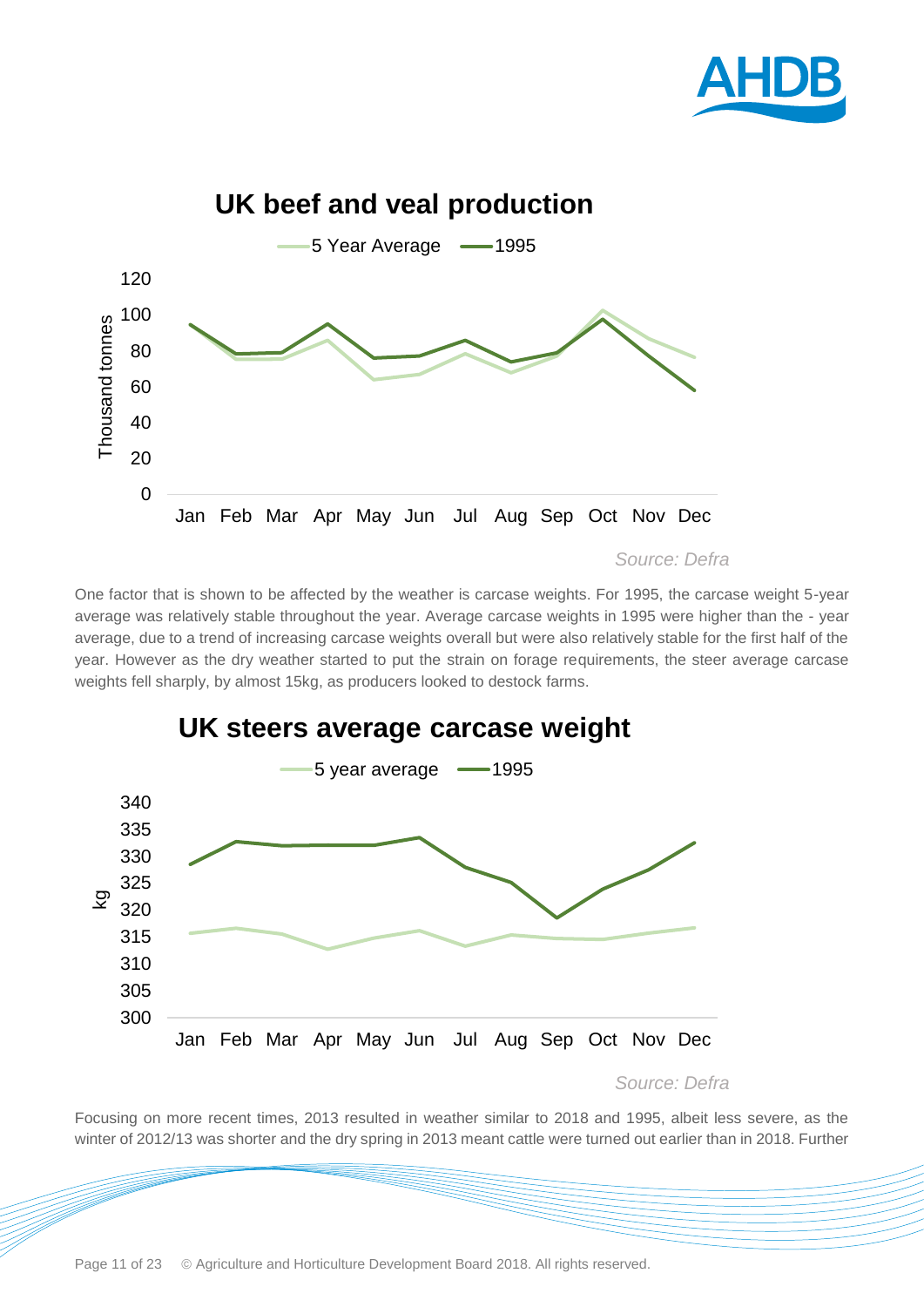

to this, the hot, dry spell was relatively short-lived compared with what is being experienced this year. Notwithstanding that, in contrast to 1995, production for 2013 was marginally lower than the 5-year average, but still largely followed seasonal trends.



Carcase weights in 2013 were also below the 5-year average, declining steadily from the beginning of April, and then more sharply between July and August as forage stocks again became short.

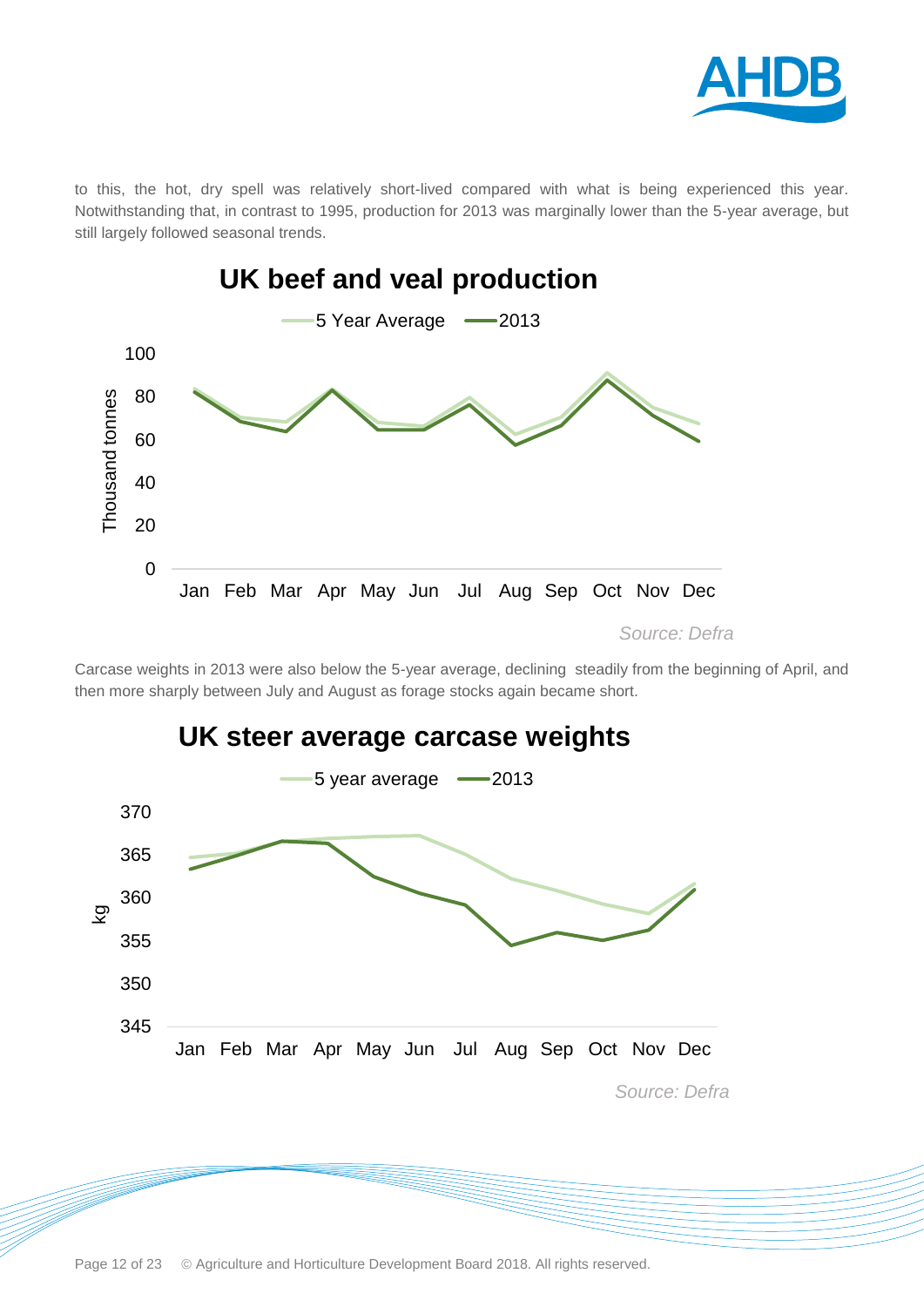

#### **Lamb**

There is little to suggest a shift in seasonality of slaughtering sheep, based on the weather. There has been a shift in seasonality in recent years but this appears to be largely unrelated to weather.

In 1995 and 2013, there is a clear pick up in feed for growing and finishing sheep. The 1995 GB lamb crop decrease by 2 per cent year-on-year, but feed production for growing and finishing sheep increased by 14 per cent during the first six months of 1995, compared with the same period of 1994, according to AHDB and Defra data. Similarly, the GB lamb crop declined by 2 per cent in 2013 compared with 2012, but feed production during the first six months increased by 31 per cent. Due to the foot and month outbreak in 2001, GB production of growing and finishing sheep feed also increased outside of the historic trend.



Source: Defra, Scottish Government, Welsh Assembly, AHDB

#### **Latest information**

#### **Beef**

Looking at the current year, data from Defra estimates production to be up on the year to June, as demand for beef is, somewhat ironically, being bolstered by the hot weather. It will remain to be seen if production levels are affected by the weather, going forward. Historic data suggests not, but the weather we are currently experiencing is arguably more severe than the years we have been comparing with and some weather experts have suggested that 2018 is more akin to the heatwave experienced in 1976, but there isn't sufficient production or carcase weight data going back that far to carry out robust analysis. Carcase weights in the current year are already below the 5 year average, in part due to a hard spring experienced by many producers but could also be indicative of processor requirements, but rose slightly in June and are now very close to the 5-year average. Going forward, unless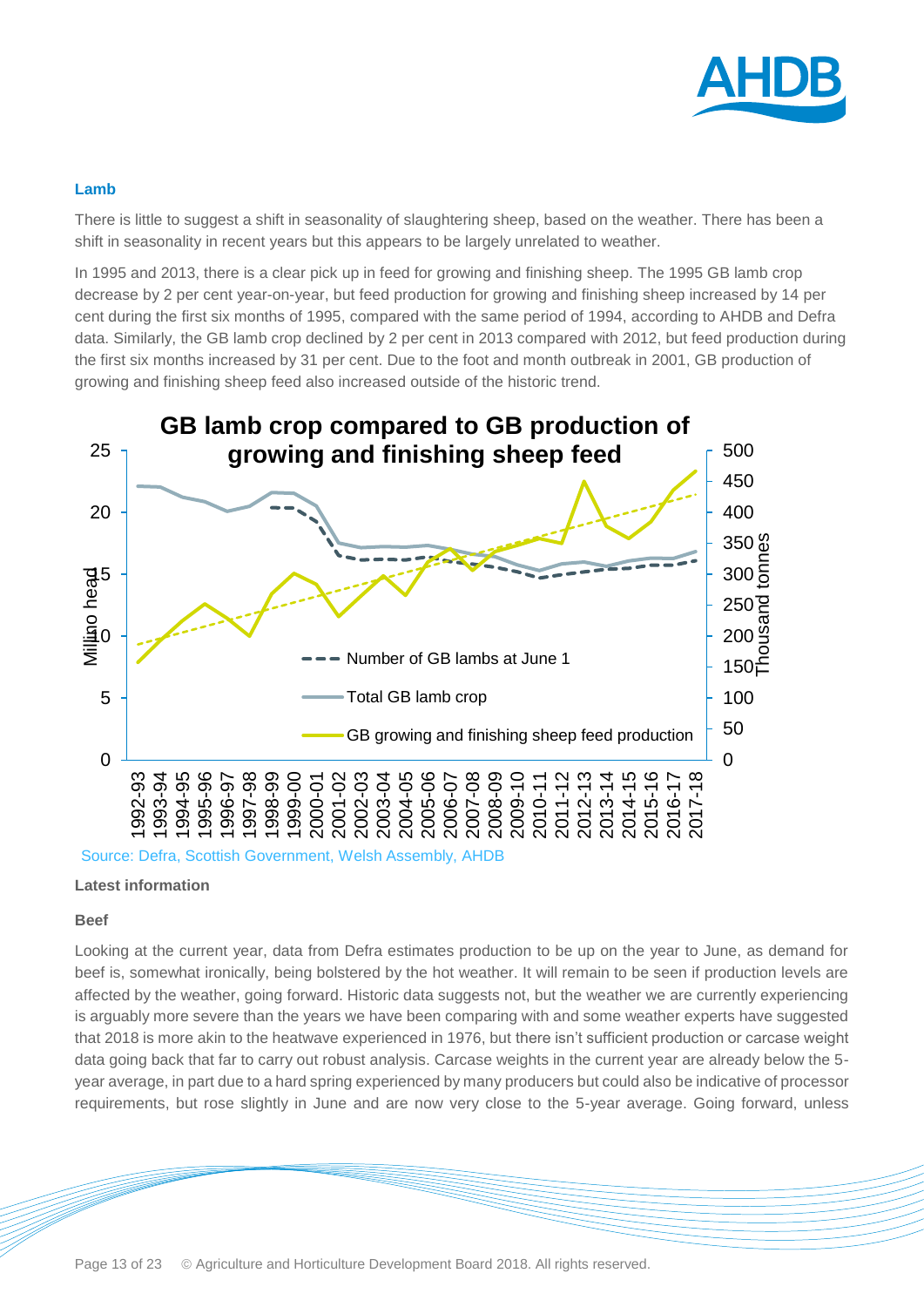

significant rain is experienced soon, it can be expected that carcase weights will continue to decline slightly as producers try to reduce burdens on feed stocks and sell cattle earlier than usual.

#### Lamb

Looking at 2018, AHDB is currently forecasting the UK lamb crop to have declined 6 per cent on-the-year, which is entirely driven by the lambing conditions earlier in the year. Feed production during the first five months was up by 14 per cent year on year because of the poor weather in the early spring. Looking at the effect of the warm, dry weather this year, reports have suggested that, while seasonality does not appear to have changed, those that are coming forward are under-finished, which in turn is affecting overall production and the SQQ price measure.

#### **Pigs**

Most of the impact on pig farmers will be a secondary impact from higher feed/straw prices in the coming months.

Excessive heat does tend to reduce pig growth rates and affect fertility, which could potentially lead to lower production around Jan/Feb than would have otherwise been expected. This, coupled with the CO<sub>2</sub> shortage, and overhanging effects from the difficult winter, mean pig production has had a difficult year.

#### **Summary**

As producers aim to reduce the burden on grazing land, they may look to sell/slaughter cattle. As a result, we may see some cattle coming forward out of specification, both weight and fat class, which you would expect to naturally reduce average prices. More efficient beef farms that employ rotational grazing techniques to improve grass utilisation and, therefore, have a higher stocking density, may begin to struggle sooner than those farms that are on a set stocked approach. The latter, by default, will be required to use grass better, or destock.

Feed availability is likely to be affected later in the year (see below). In preparation for this eventuality, there are several mitigation strategies that businesses can put in place, but each will have a cost, made worse if many others are acting simultaneously.

- Keep an eye on silage stocks and think about calculating your winter feeding budget now. This may involve additional top-up purchases, and perhaps more additional supplements than usual. This could be done in conjunction with planning options around retention of breeding animals at housing time
- Consider fixing at least some prices with your feed merchant in order to mitigate some risk. Unfortunately, feed prices will already be prohibitively high for some, worsened by a weaker sterling and, in any case, others may be doing the same
- If the weather permits, where possible, consider planting additional catch crops (kale, brassicas)
- It may be possible to change the components of your silage or feed mix, for example, in the event of a potentially successful potato crop
- Straw is also likely to be in short supply so it may not be possible to bulk out a Total Mixed Ration.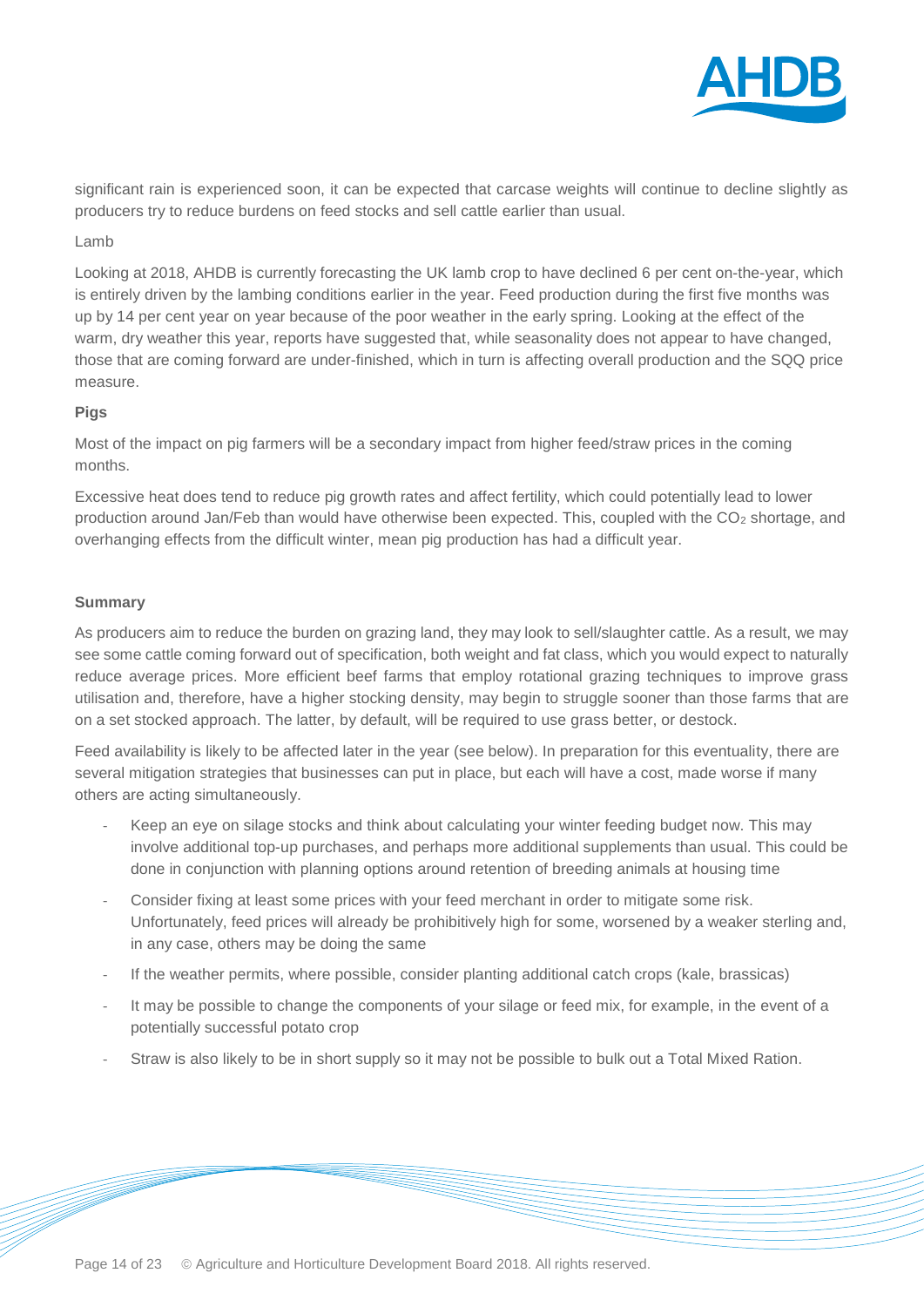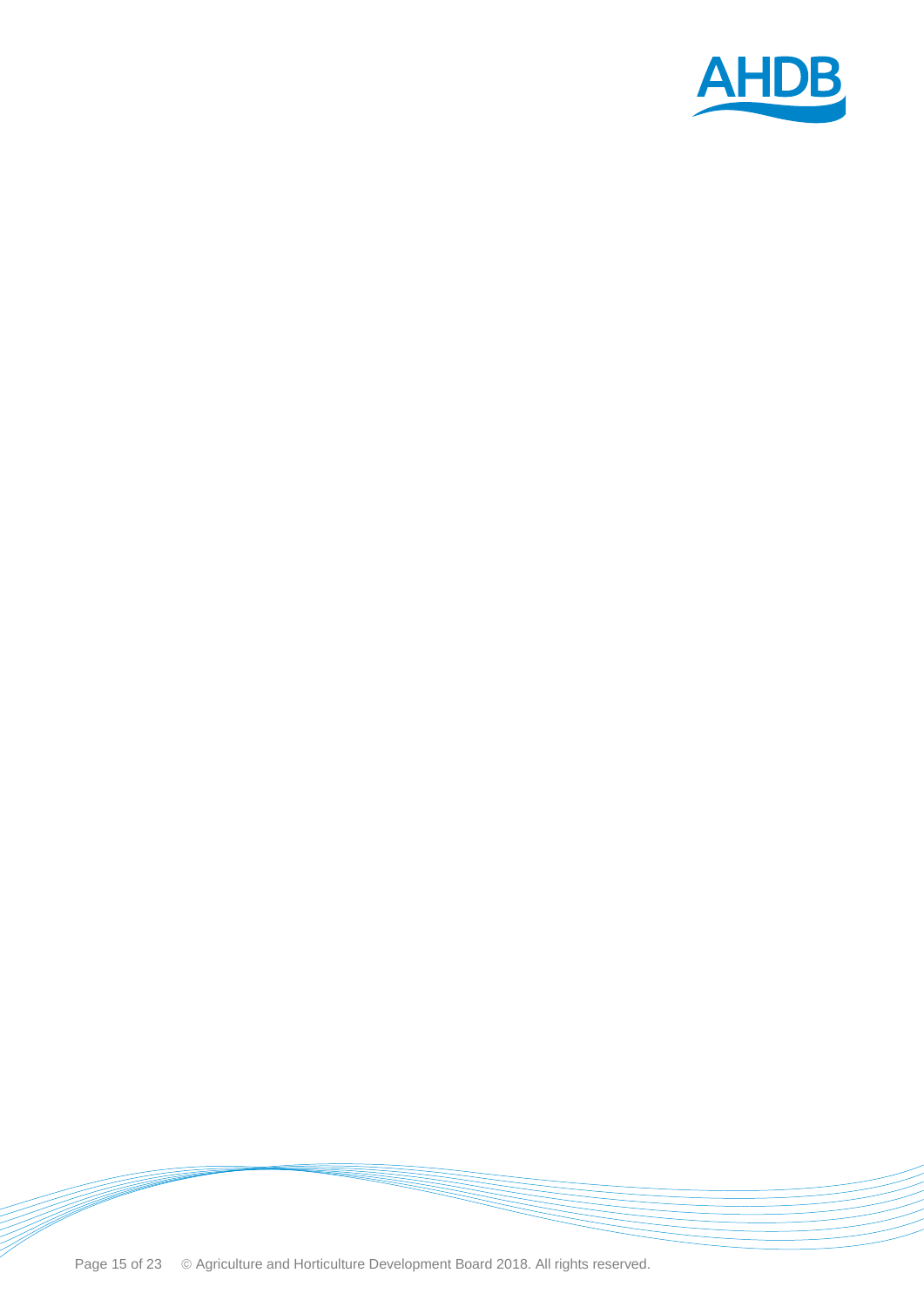

### <span id="page-15-0"></span>Cereals and Oilseeds impact

There has been much consternation surrounding the effect the drought conditions may have had on harvest 2018. Concerns have been exacerbated following the difficult spring planting conditions, brought about by the extremely wet winter.

That said, up until mid-June, the industry was reasonably optimistic about yields. The warm weather during May and June sped up emergence, and late-planted spring crops largely caught up. Winter crops survived the wet weather mainly unscathed, and were well established moving into their winter dormancy period.

However, when growers needed the rain in late June, it failed to materialise. Moving towards harvest, there has been little precipitation of note – especially in the main crop-growing regions of East and South East England. These areas are more at risk due to their lighter, well-draining soils. Those regions on heavier soils are reportedly faring slightly better due to lower soil moisture deficits. Early harvest reports, predominantly of barley, reflect this variability. Yields and quality are, so far, wide ranging. However, this is only a small part of early harvest and, as the season plays out, a clearer idea will be gleaned on the true impact of the weather on production levels.

Given that we know the planted area of wheat is back 2 per cent on last year<sup>2</sup>, a range of yields can be plotted against this to give an estimated production range. Using these theoretical extremes would give a production range of 11.7–15.7Mt. By applying a 10-year 'Olympic average<sup>3</sup>', production of 13.9Mt would be recorded for UK wheat. This volume would be 0.9Mt less than 2017. In addition, it should be noted that the 2017/18 ending stocks are forecast to be the lowest since 2013/14. This could put further pressure on supplies if domestic demand remains at similar levels. However, the increasing use of feed wheat in the bioethanol and poultry sector could further put pressure on a decreasing resource.

 $\overline{a}$ 

<sup>2</sup> Source: AHDB Planting and Variety Survey 2018

<sup>&</sup>lt;sup>3</sup> Olympic average takes the average of a selected period removing the extreme outliers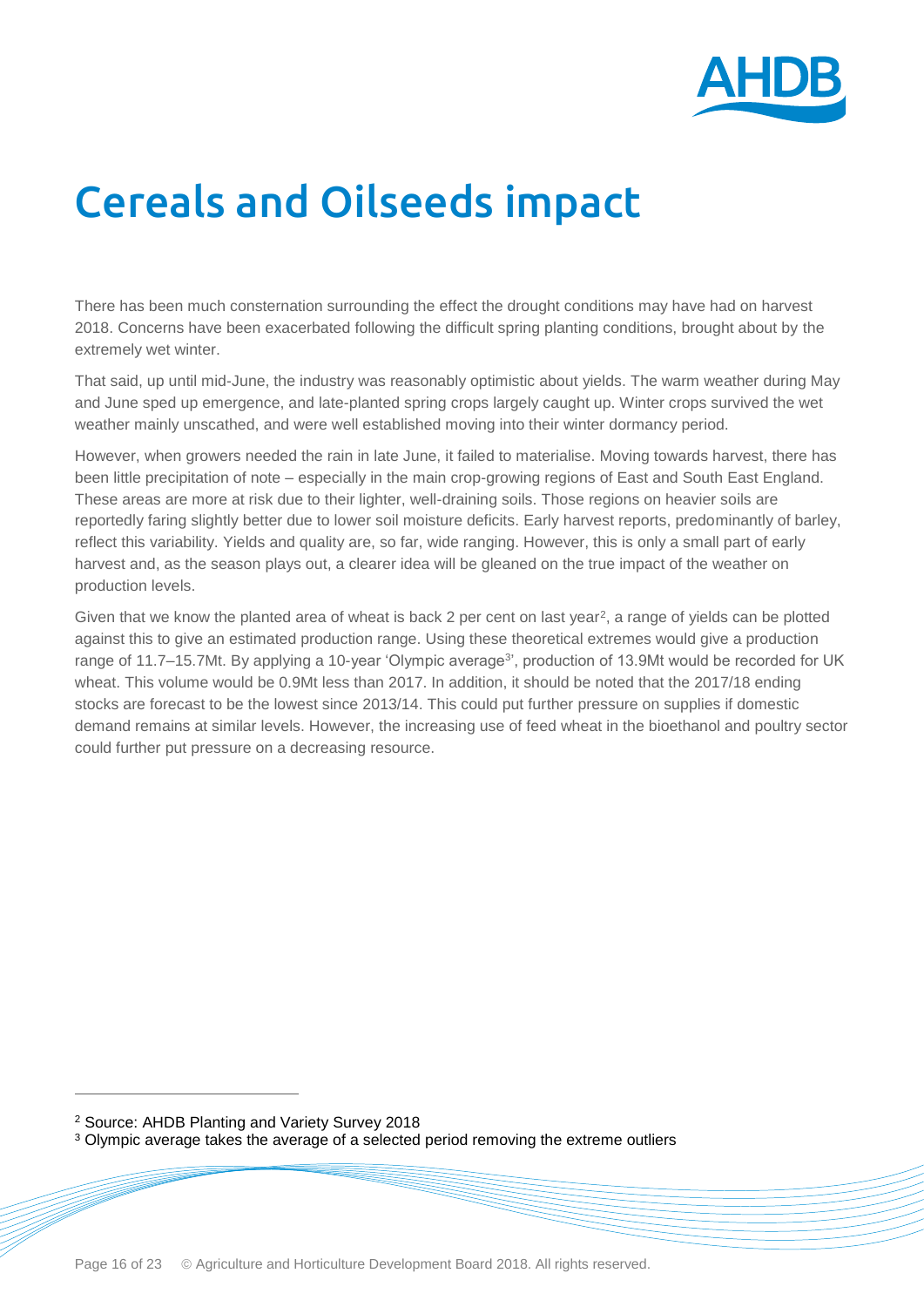



Which leaves the option to import. The UK was a net importer of wheat in 2016/17, and 2017/18 looks set to continue that trend. There is the possibility that 2018/19 could be the same. As a result, domestic prices could reach import parity more quickly in 2018/19 than 2017/18. But, where would imports come from? Germany and France are the UK's biggest EU trading partners and, combined, accounted for a quarter of all UK wheat imports in 2016/17. Outside of the EU, Canada and the US supplied 28 per cent of UK imports over the same period. Therefore, the production, and availability of supply, in these nations needs to be tracked to infer potential supply impact to the UK. Following the dry conditions on the continent, the Association and German Farm Cooperatives and the French government have revised down their production forecasts from earlier in the year, and to below year-earlier levels. On a worldwide scale, the USDA has slashed its estimates of world wheat supplies and stocks, driven by the weather challenges seen globally.

So, what effect might this have on price? Grain markets often react to weather news in spring. The challenging domestic conditions and global forecasts being pegged back have seen futures markets rise over recent months. However, more optimistic crop condition reports recently from the US have helped to temper these increases.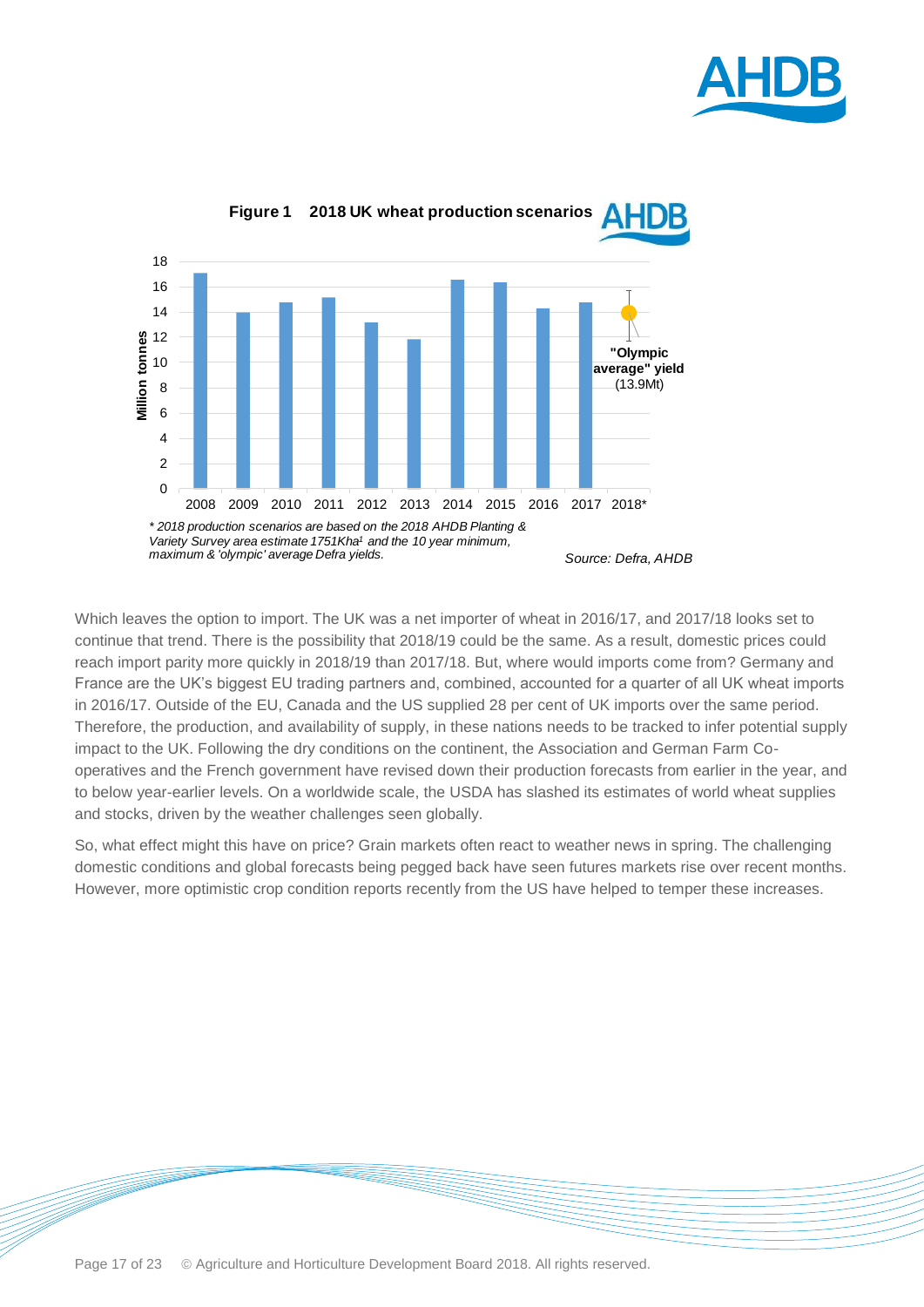



#### **So what could this all mean?**

For livestock producers, there may be extra pressure on feed wheat availability this coming season. Potentially lower production levels, variability in quality and potential continuing increasing demand from the poultry and bioethanol sectors could continue to support prices. Gaps in supply could be mitigated by importing, but many of the major grain exporters have pegged back production levels. With a reduction in the area of Group 1 and 2 wheats, and potential quality concerns, there could be decreased availability, once again supporting the price. So, it will be necessary to think about options to mitigate this risk. Is there merit in securing the price and buying forward? This would mitigate price fluctuation risks, but be of no benefit if the price should fall.

For feed manufacturers and livestock producers, explore the options in altering your ration mixes. What could be included, and what would the cost/availability options be for alternatives? Should quality be adversely impacted this year for Group 1 and 2 varieties, is there more opportunity to use these stocks for feed on farm?

Also important to consider are livestock bedding options for the winter. Reduced crop quality and a shorter growing season may affect stalk length, resulting in reduced availability of straw. The winter of 2017/18 already demanded heavily on straw stocks, reducing any potential carry into the coming winter. Another year of short supply would compound this tightness. Therefore, alternative bedding material should be considered, where appropriate.

From an arable perspective, it may be necessary to reassess any commitments in forward contracts. Should these be comfortably fulfilled, or is there a degree of exposure? How could this be mitigated? With increasing concerns over the variability in quality, is there merit in increasingly checking quality on farm to reduce the risk of rejection at the mill? What are the cost implications of this?

Should the dry weather continue, it might be necessary to consider the viability of your next rotation. Early drilling for OSR may prove tricky on hard, dry ground, so are there any other options, should it be necessary to plant later?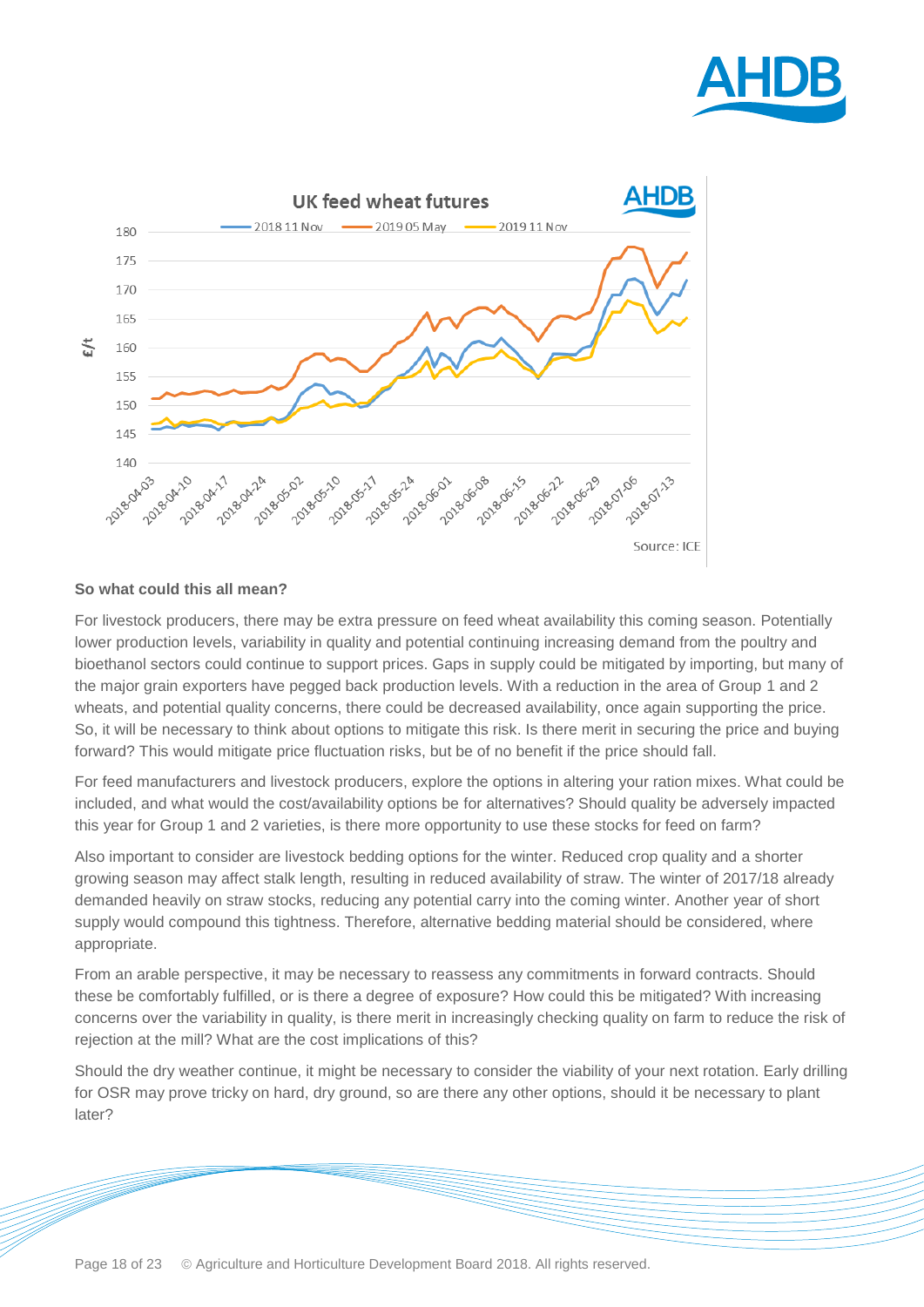

The weather continues to play a significant role this season and, as harvest progresses, we can say with more certainty what the potential short-term impacts may be. AHDB harvest reports and the Cereal Quality Survey will continue to provide a firming picture during the course of the season.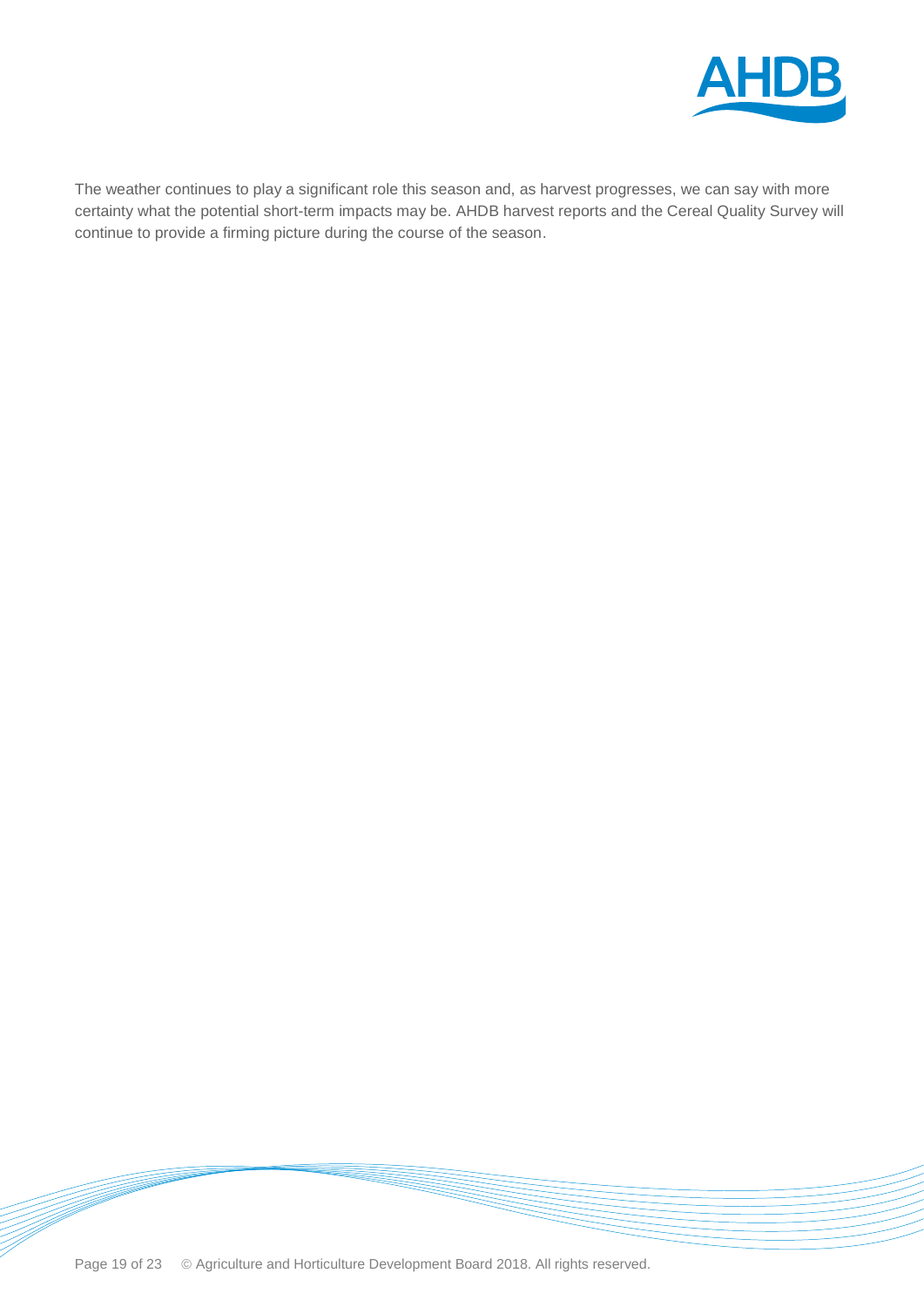

### <span id="page-19-0"></span>Potatoes impact

This growing season has provided a number of weather challenges for potato growers. The wet spring caused significant planting delays in some areas, with reports that growers were 2–4 weeks behind schedule. This had a knock-on effect to the earlies harvest. However, supply has not been generally disrupted, due to the uplift in production volumes in 2017, and a large amount of old crop still in stores at the end of March; 1.3Mt – 300kt more than a year earlier. This has largely dampened any sizeable fluctuations in price.

Favourable conditions in May caused crop emergence to accelerate and, in some areas, almost negated the impact of late planting. However, the lack of significant rainfall since June means that crops are now looking thirsty. The hot, dry weather is causing concerns about the state of crops in the field, and there are widespread reports of small sample tuber sizes.

Looking historically, since improvements in agronomy and irrigation have embedded over the last 40 years, drought conditions have had less of an impact on yield than excessive rainfall. 2003 and 2006 recorded dry summers, and the chart below shows minimal yield reduction. When we look at the wet summer of 2012 (and to a lesser degree, 2007), we can see a more detrimental effect on yields.



Source: AHDB

That said, irrigation systems are now reported to be under pressure. More frequent irrigation has been necessary - with its associated time and cost impact, the rate at which water is transferred from the land to the atmosphere by evaporation from the soil and by transpiration from plants has also outstripped the ability to irrigate. Where crops have not been irrigated, reports of under-developed canopies, potential reduced yields and increasing dry matter content have been received.

Excessive heat has led to some reports of early sprouting, which will compromise storage later on. Heavy downpours, while welcome, have led to cracking and secondary growth in crops that have essentially 'shut down' under stress. The total impact on the quality and volume of crop available is still being assessed. Irrigation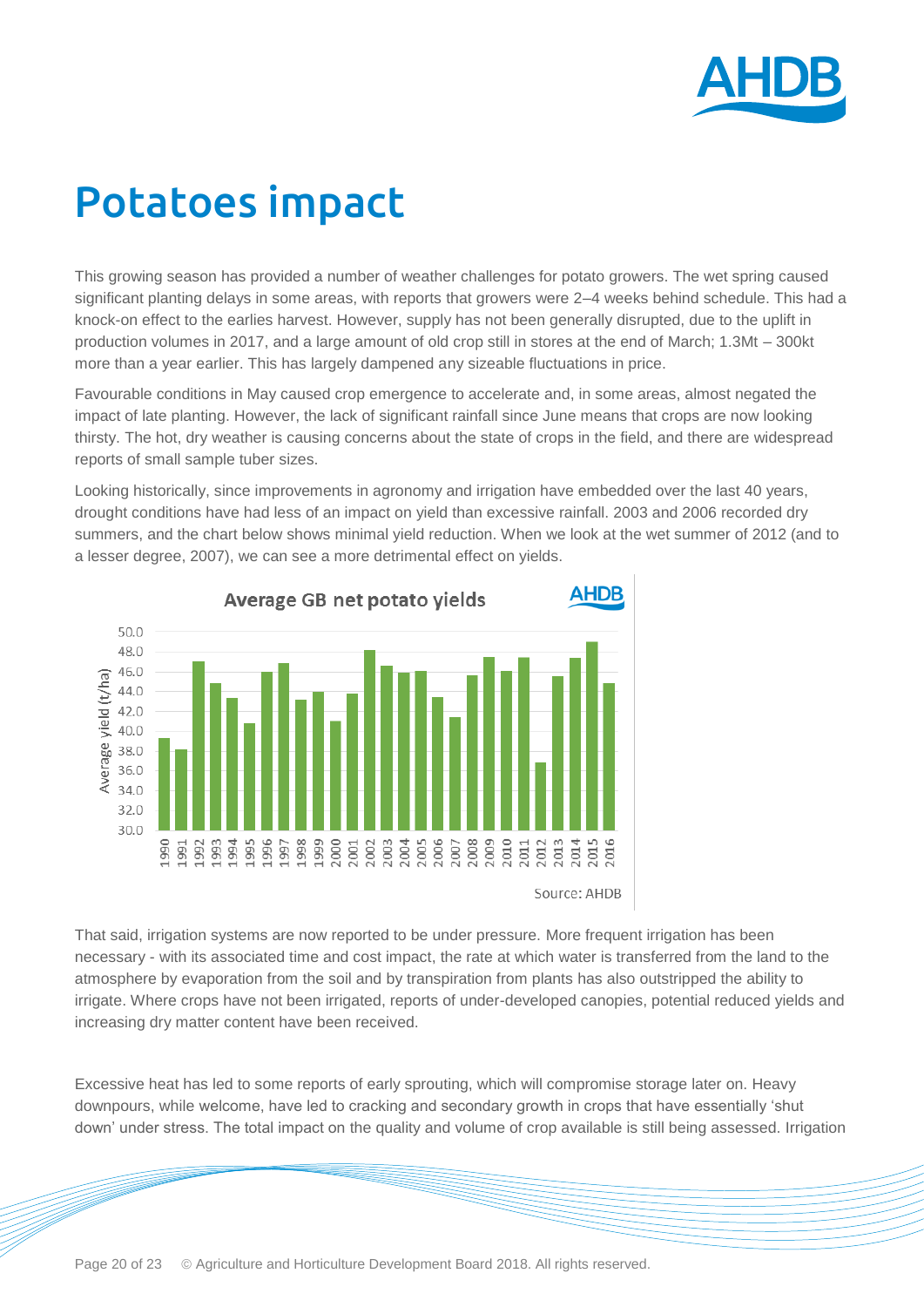

and nitrogen application strategies are now at a critical stage to affect crop development, and disease concerns should also be of focus. The cost of additional irrigation also needs to be factored into marketing strategies, in addition to the balance between selling off the field and storage. This has been explored in more detail in a recent article: [Knowing your costs and market direction to extract a margin | AHDB Potatoes](https://potatoes.ahdb.org.uk/publications/knowing-your-costs-and-market-direction-extract-margin)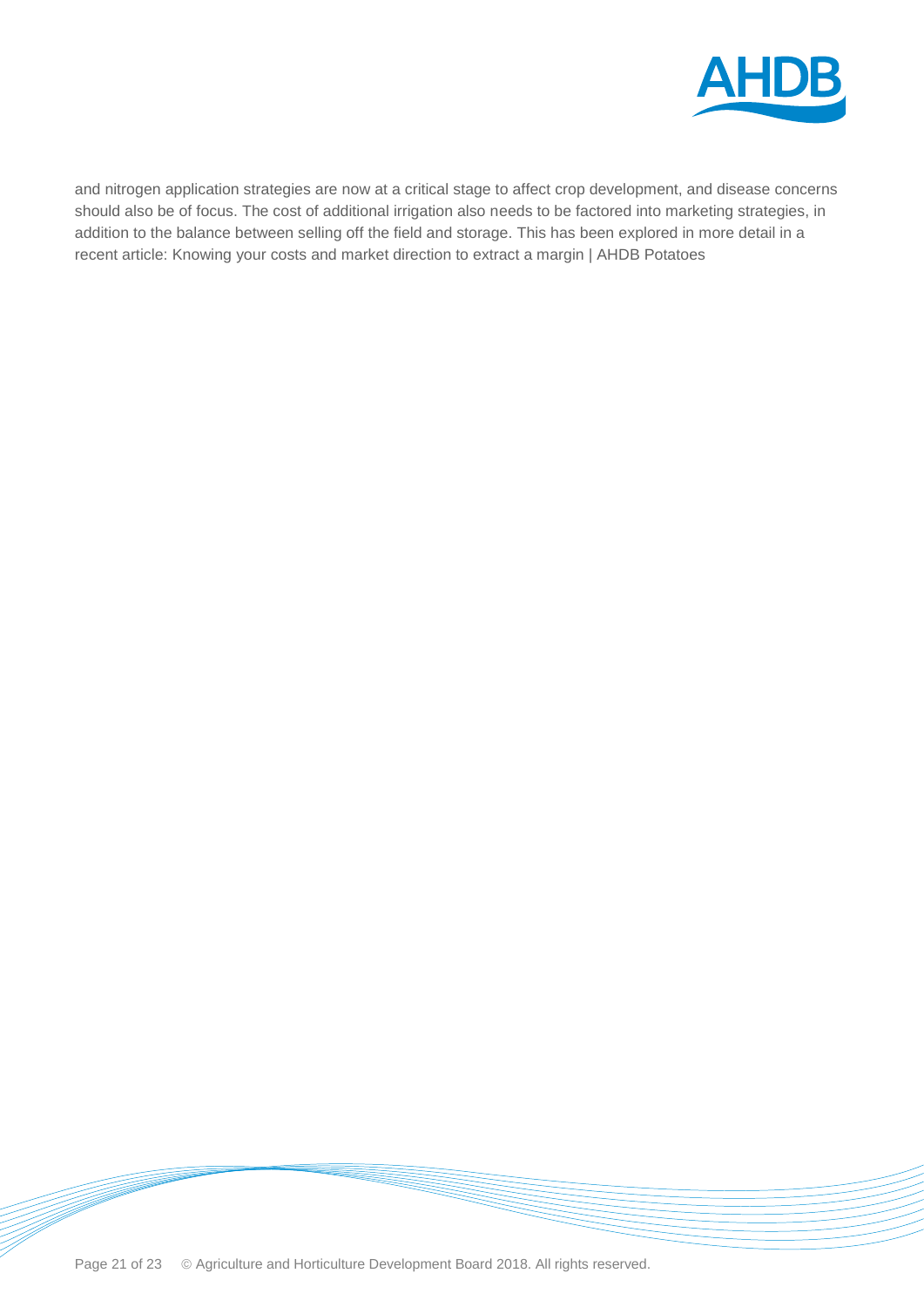

### <span id="page-21-0"></span>Longer-term weather changes

Although the current situation calls for careful management, we should be mindful that the long-term trend in the UK is for warmer conditions and more extreme weather events. Annual average temperatures in the UK have been rising since the 1980s, although the rate of increase has accelerated lately. From 1980 to 2009, the average rate of increase was 0.2°C per decade. Since the start of 2010, the rate has increased to the equivalent of 1.2 °C per decade.



Over the last 20 years, UK temperatures were only below average in one year (2010). Of the top 10 warmest years in the UK, eight have been recorded since the turn of the century, but we have also seen six of the wettest years and two of the driest.